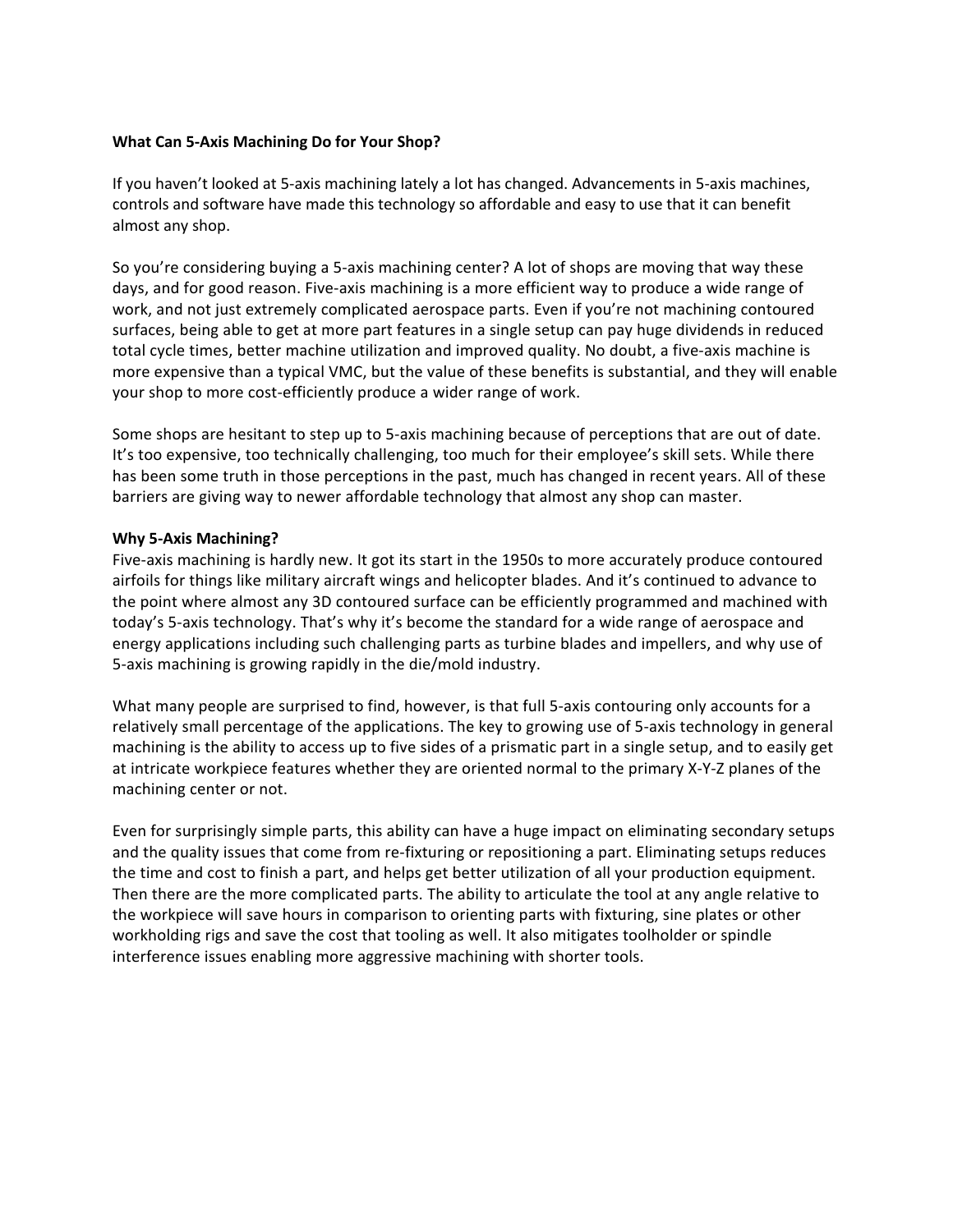## **Full 5-Axis Machining or 3+2?**

The least expensive way to get many of the benefits of 5-axis machining is with a "3+2" configuration. Here continuous machining is still done in 3 axes and the  $4<sup>th</sup>$  and  $5<sup>th</sup>$  axes are used simply to position the part. Some machining centers are configured this way but the more common approach is to add a third-party tilt-rotary table to a vertical machining center. To be sure this can be effective means to achieve five-sided machining, eliminating setups and special fixturing, and can be used to generate some types of "angled-plane" workpiece features. It's often a good first step into 5-axis production machining for a shop.

But many shops soon find that moving up to a fully integrated 5-axis machine is more productive. For one thing, it can do simultaneous contouring in all five axes, which is necessary for some part features.

A full 5-axis machine also is typically faster with the ability to reduce non-cutting time through quicker workpiece indexing and higher machining rates using all axes. It's typically more accurate as well. Perhaps an even more important factor is that machines that are built for full 5-axis machining typically have CNC functionally developed specifically for the process that can aid setup, simplify programming, enhance quality and improve safety. More on this below.

# **Common Myths of 5-Axis Machining**

There are a lot of misperceptions about the difficulty and expense of 5-axis machining. While there may have been some truth to those perceptions in the past, advancements in the machining centers, their control software and CAD/CAM systems, now allow 5-axis machining to be within reach for almost any CNC shop.

Here are some of the most common myths:

# **Five-axis machines are too expensive**

When you compare your standard vertical machining center to a 5-Axis machine the numbers can appear daunting. That's why it's important to look at the big picture. Over the course of a year, what is the cost of multiple setups to finish a part, of special fixturing, of the time wasted re-fixturing or orienting parts, of scrap and of the labor consumed in these activities? What is the lost opportunity cost of not being competitive in making more complicated parts? Add it all up and the initial cost of a 5-axis machine looks very different in comparison.

# **Five-axis machines are hard to program**

It's much easier to bridge the gap between your existing CAM system and 5-Axis machines than you think. Widely used CAM systems such as Mastercam, GibbsCAM, Autodesk, Esprit, HyperMill and Siemens NX have 5-axis programming capabilities that are surprisingly easy for experienced programmers to use. Many have features that allow programmers to mostly work in a more familiar 3-axis mode and then automatically generate much or all of the 5-axis code.

### **Five-axis machines are inaccurate**

Today's better machines and controls do an excellent job of modeling the kinematics of each axis position within the entire machining zone. For example, Okuma's OSP control has a feature called 5 axis autotuning that performs servo tuning quickly and accurately and compensates for up to 11 geometric errors, including volumetric accuracy. Adjustments can be made in just 10 minutes, and it does not require a high level of skill.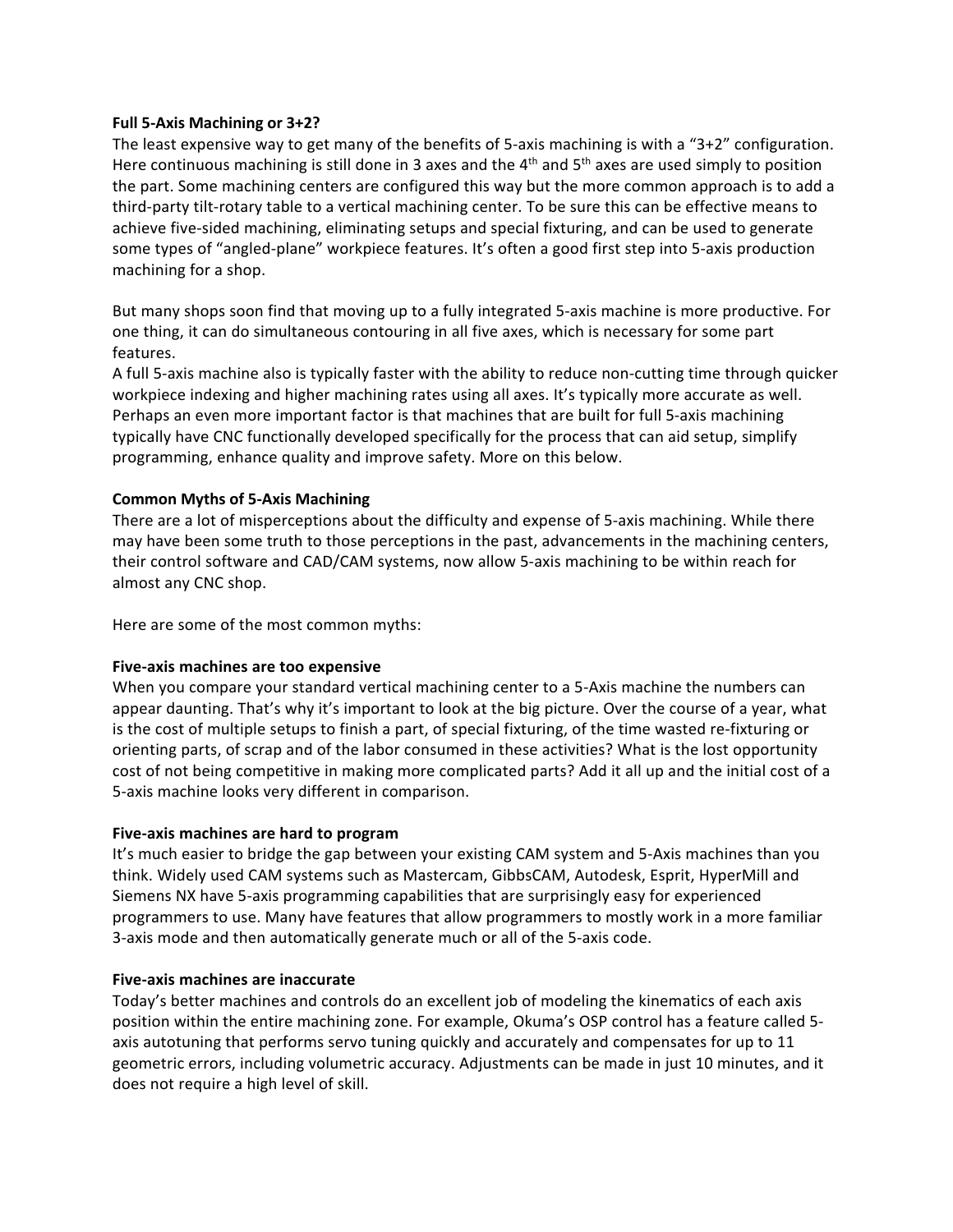## **Our people don't have the skills**

Actually, 5-axis machining no longer requires highly specialized trained labor. Control features like Okuma's dynamic fixture offset eliminates the need to set the part on the exact center of rotation, often making setup no more difficult than working with a regular VMC, and much easier than using sine plates or other workholding devices to work in angled workpiece planes.

That's not to say that no training will be required to get started in a 5-axis machining. For this, Okuma provides 5-Axis onsite training, PCNC Master and offsite training. With these programs as well as others with local education partners and distributors, the goal is to have new users making the most of their machines quickly.

## **Making 5-Axis Machines Easier to Use**

As mentioned earlier, today's best CNCs are packed with features that make 5-axis machines easier to set up and use. The kinematics and math of 5-axis machining can get extremely complex. But a good control will handle most of that so you don't have to.

Here are some important cases in point:

## **Tool Center Point Control**

This function controls the movement of each axis by automatically adding the tool length offset amount to the toolpath program. It also controls the feed rate of each axis so that the tool center point moves along the part at the specified feed rate. With this function tool rotational centers don't have to be considered when programming the part.

### **Dynamic Fixture Offset (3+2)**

This function is a must for 3+2 machining. It allows you to set one work coordinate, and then all the others will be calculated by the CNC control. One and done…what you get is a simplified part program.

### **Collision Avoidance**

With the greater freedom of tool and workpiece movement in 5-axis machining, inadvertent collisions of the tool or toolholder with other workpiece features or fixture components is a legitimate concern. Okuma's Collision Avoidance System (CAS) helps take some of these errors out of the equation by integrating 3D modeling of the machine, material, and tooling to create a virtual machine. With this data a real-time simulation of the process can be run seconds ahead of the actual cutting. Any problems are detected early, and the machine is stopped before a costly collision.

### **Tool Posture Control**

Sometimes CAD surface data is not smooth and when it's imported into CAM those geometry discontinuities can create undesirable abrupt angular movements in the tool path. Tool Posture Control automatically compensates for this condition which results in shorter cycle times, improved surface quality and simplified programming. And it's easier for both programmers and operators because this function is entirely handled in background by the control.